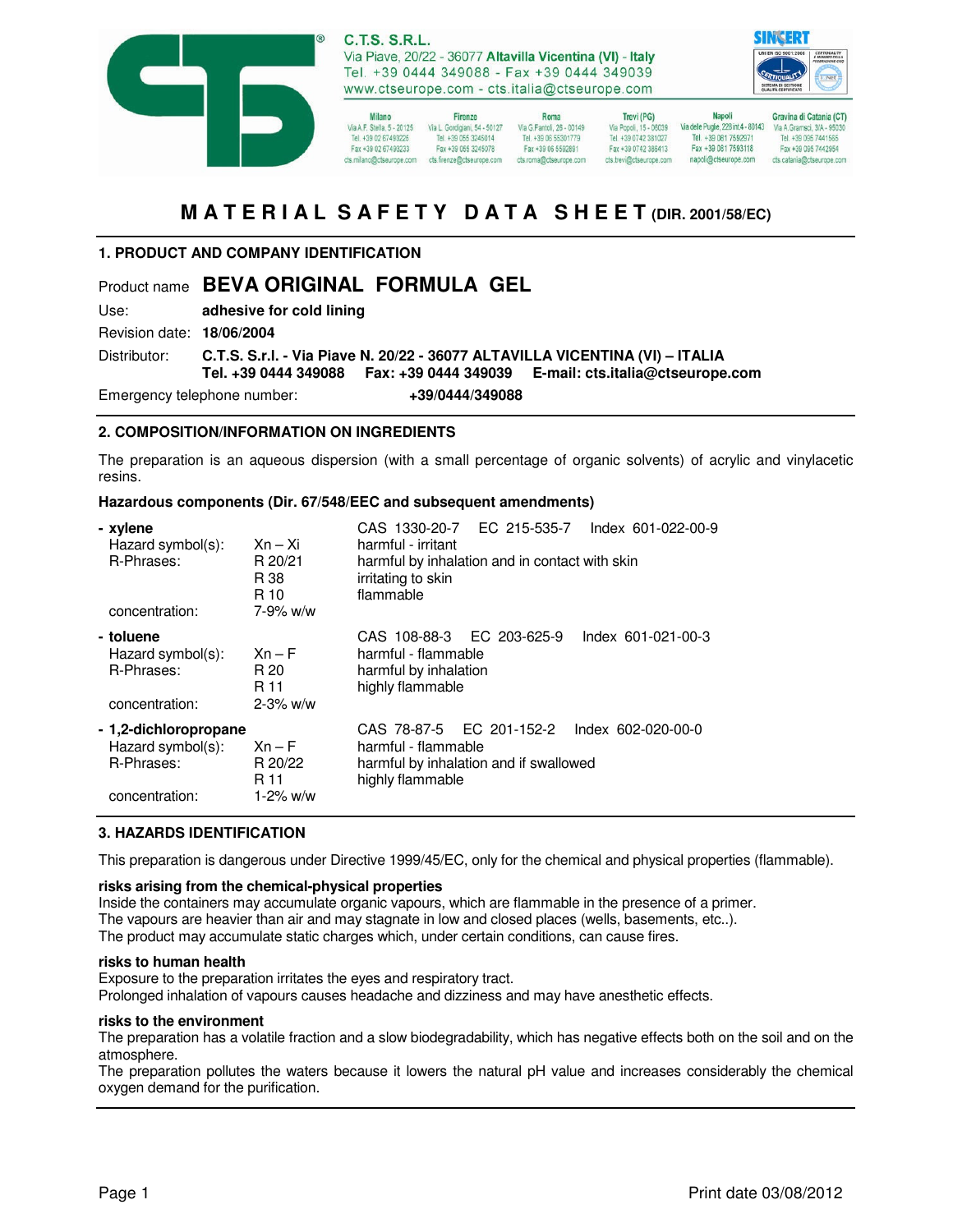

Firenze



Via A.F. Stella, 5 - 20125 Via L. Gordigiani, 54 - 50127 Via G. Fantoli, 26 - 00149<br>Tel. +39 02 67493225 Tel. +39 055 3245014 Tel. +39 06 55301779 Fax +39 055 3245078 Fax +39 02 67493233 

**Milano** 

Roma Fax +39 06 5592891

Via Popoli, 15 - 06039<br>Tel. +39 0742 381027 Fax +39 0742 386413 cts.trevi@ctseurope.com

Trevi (PG)

**Napoli** Gravina di Catania (CT) Via delle Puglie, 228 int.4 - 80143<br>Tel. +39 081 7592971 Fax +39 081 7593118 napoli@ctseurope.com

Via A. Gramsci, 3/A - 9503 Fax +39 095 7442954 cts.catania@ctseurope.com

## **4. FIRST AID MEASURES**

## **After inhalation**

Prolonged inhalation of vapours causes headache, nausea, dizziness and may have an anesthetic effect. Remove the person from the area contaminated by vapours and leave rest in a clean and temperate place. In case of breathing difficulty; ASK FOR A DOCTOR.

# **After contact with skin and eyes**

In any case of persistent symptoms, ASK FOR A DOCTOR.

Frequent contact with skin and mucous membranes has degreasing effect and may cause dryness and irritation. In such a circumstance:

- Remove immediately contaminated clothing,

- Wash the product off with copious amounts of soap and water.

Contact with eyes causes redness, tearing, burning, irritation. In such a circumstance:

- Remove contact lenses (if they are worn by the victim)

- Wash the product off the eyes, eyelids held open, with plenty of water (preferably lightly warm) as quickly as possible. Continue washing for at least 15 minutes.

#### **After ingestion**

Ingestion may cause irritation of the mouth and oesophagus, abdominal pain, vomiting. Give one or two glasses of water with a suspension of activated charcoal. Induce vomiting only if indicated by the doctor. DO NOT give alcohol or stimulants without medical advice. If symptoms persist, seek medical attention.

NEVER GIVE ANYTHING IF THE PATIENT IS UNCONSCIOUS.

## **5. FIRE FIGHTING MEASURES**

### **Suitable extinguishing media**

Water spray, powder, carbon dioxide, foam. Cool with water the containers exposed to the fire.

### **Extinguishing media which must not be used for security reasons**

Do not use water jets directly on the product.

### **Potential exposure hazards arising from the preparation itself, combustion products, resulting gases**

The preparation, while burning, emits hazardous and hot combustion fumes, containing of carbon and nitrogen oxides, hydrochloric acid and carbon powders.

### **Special protective equipment for firefighters**

Full protective clothing and, if necessary, breathing apparatus.

## **6. ACCIDENTAL RELEASE MEASURES**

### **Information on personal precautions**

Wear personal protective equipment to prevent contact with skin, eyes and inhalation of the product. Remove any people that is not involved in the intervention operations.

### **Information on environmental precautions**

Prevent the continuation of product release (if the intervention is not dangerous for the operators). Prevent contamination of water by curbing leakages with earth or sand. Pick up mechanically dry the fraction escaping and accumulate in closed containers suitable for disposal. Avoid using equipment that could be sparks or ignition sources.

#### **Information on cleaning methods**

Wash with detergent and water the contaminated area (making sure that the wash water does not pollute the groundwater or the soil).

### **7. HANDLING AND STORAGE**

### **Handling**

Use only in places well ventilated or equipped with on exhaust ventilation system. Avoid accumulation of electrostatic charges.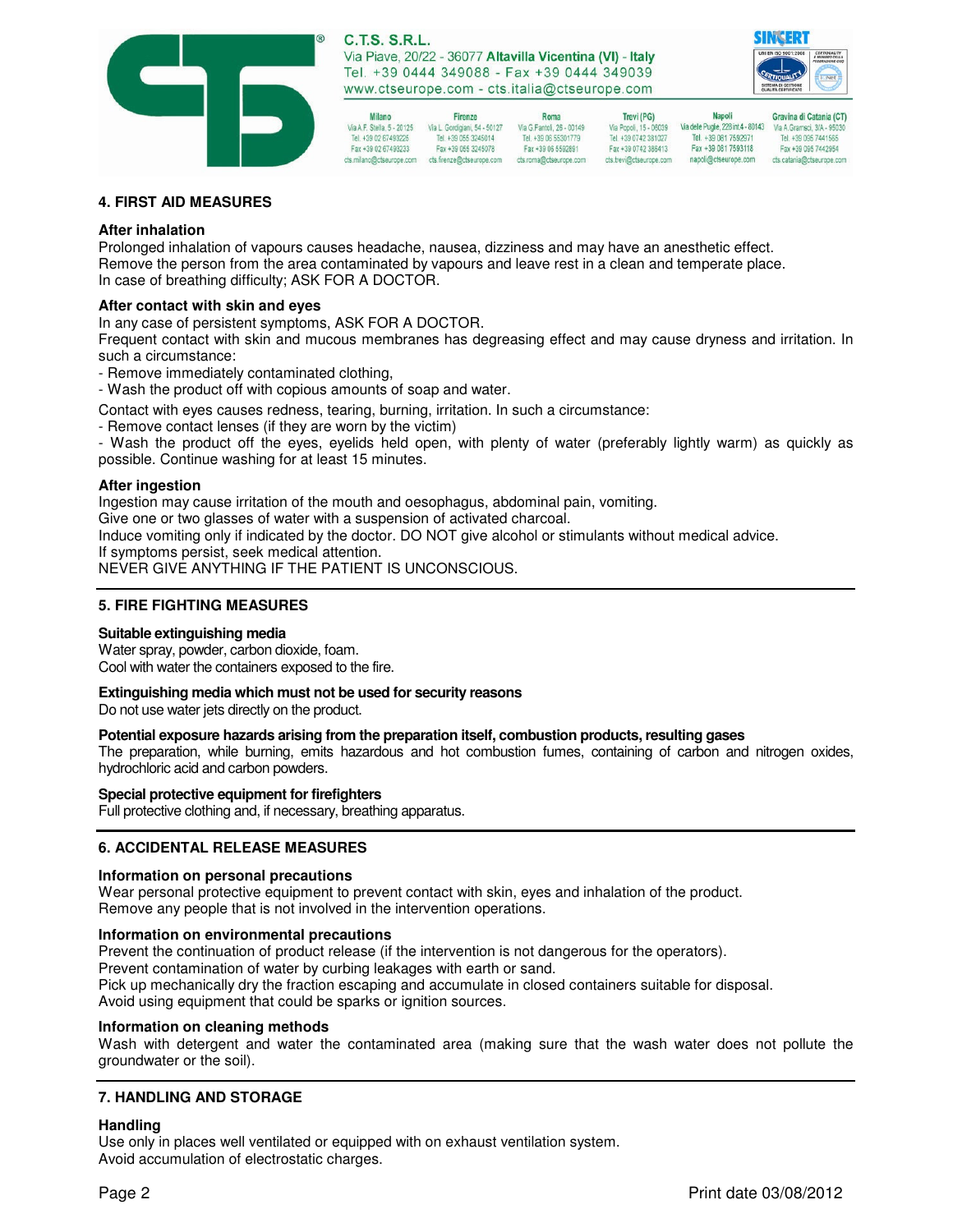



| Milano                     | Firenze                       | Roma                      | Trevi (PG)              | <b>Napoli</b>                       | Gravina di Catania       |
|----------------------------|-------------------------------|---------------------------|-------------------------|-------------------------------------|--------------------------|
| Via A.F. Stella, 5 - 20125 | Via L. Gordiniani, 54 - 50127 | Via G.Fantoli, 26 - 00149 | Via Popoli, 15 - 06039  | Via delle Puglie, 228 int.4 - 80143 | Via A. Gramsci, 3/A - 95 |
| Tel. +39 02 67493225       | Tel. +39 055 3245014          | Tel. +39 06 55301779      | Tel. +39 0742 381027    | Tel. +39 081 7592971                | Tel. +39 095 744156      |
| Fax +39 02 67493233        | Fax +39 055 3245078           | Fax +39 06 5592891        | Fax +39 0742 386413     | Fax +39 081 7593118                 | Fax +39 095 744295       |
| cts.milano@ctseurope.com   | cts.firenze@ctseurope.com     | cts.roma@ctseurope.com    | cts.trevi@ctseurope.com | napoli@ctseurope.com                | cts.catania@ctseurope    |

Take the normal precautions of good working practice.

Do not eat or smoke while using. Wash hands thoroughly after use

#### **Storage**

Store in original closed containers in places cool, dry and sheltered from the elements. Keep separated from strong oxidants and away from heat, open flame or other ignition sources.

## **8. EXPOSURE CONTROLS/PERSONAL PROTECTION**

#### **Limit values for exposure**

ACGIH (ed. 2002) recommends, for the workplace as a TLV-TWA, the following values:

| xylene (mix of isomers) 221 mg / m |            |
|------------------------------------|------------|
| toluene                            | 188 mg / m |
| 1,2-dichloropropane                | 347 mg / m |

#### **Respiratory protection**

Respiratory protection must be implemented with the technical measures that prevent contact between the operator and the preparation; for example, creating a system (fixed or mobile) local exhaust ventilation to channel captured organic vapours to a suitable filtration unit.

In the event that requires an individual respiratory protection, use only PPE with the manufacturer's EC declaration of conformity, CE marking and briefing.

The PPE. for the filtration of organic vapors may be constituted by masks or half masks with brown band filter.

#### **Protection of hands**

Use protective gloves coated with plastics (nitrile).

# **Eye Protection**

Use safety glasses.

#### **Protection of the skin**

Use full protective clothing.

### **9. PHYSICAL AND CHEMICAL PROPERTIES**

| Appearance:                     | light brown gel                  |
|---------------------------------|----------------------------------|
| Odour                           | characteristic                   |
| pH (aqueous suspension):        | approx 5                         |
| Boiling point:                  | 96 $^{\circ}$ C                  |
| Flash point:                    | 24 ° C                           |
| Flammability (solid, gas):      | not applicable                   |
| Auto ignition:                  | >200 °C                          |
| Explosive properties:           | not determined                   |
| Oxidizing properties:           | not determined                   |
| Vapour pressure:                | 5 kPa (at 20 °C) approx.         |
| Relative density:               | 1 g / mL (at 20 $^{\circ}$ C)    |
| Water solubility:               | $> 50\%$                         |
| Fat solubility:                 | slightly soluble                 |
| Solubility in organic solvents: | soluble in many organic solvents |
| Coefficient n-octanol/water:    | not determined                   |

## **10. STABILITY AND REACTIVITY**

#### **Conditions to Avoid**

Under normal conditions, the compound is stable. Avoid high temperatures, open flame and static charges. At high temperatures, explosive mixtures vapour / air may form.

#### **Materials to avoid**

The product is incompatible with strong acids and bases and react with strong oxidants causing fire or explosion.

### **Hzardous decomposition products**

At high temperatures, are freed of carbon nitrogen oxides and, in addition to small quantities of hydrochloric acid; in particular conditions the fumes may contain phosgene.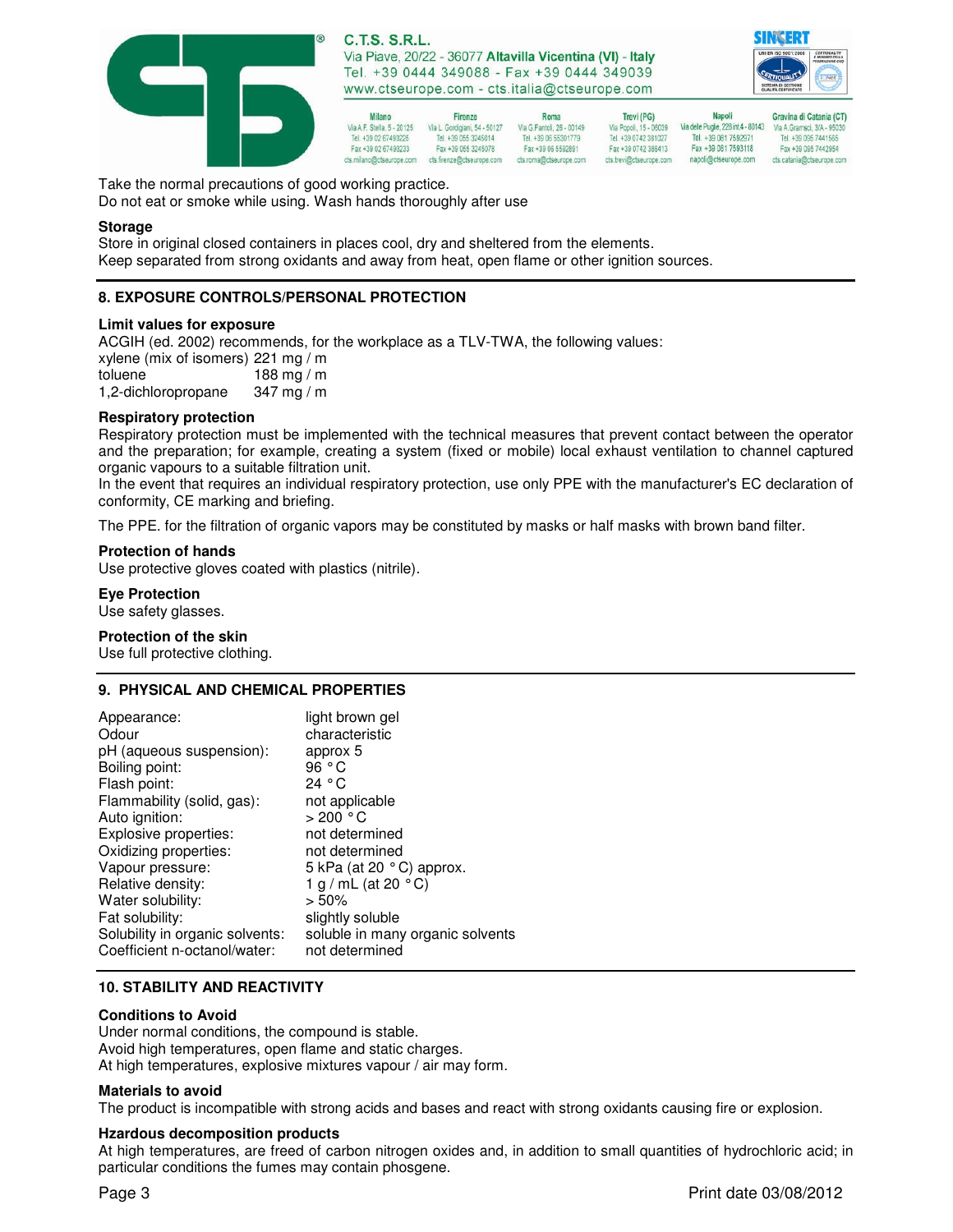

Firenze



Gravina di Catania (CT)

Via A.F. Stella, 5 - 20125<br>Tel. +39 02 67493225<br>Tel. +39 055 3245014 Fax +39 02 67493233 Fax +39 055 3245078 cts.milano@ctseurope.com cts.firenze@ctseurope.com

**Milano** 

Roma Via G.Fantoli, 26 - 00149 Tel. +39 06 55301779 Fax +39 06 5592891 cts.roma@ctseurope.com

**Napoli** Trevi (PG) Via Popoli, 15 - 06039<br>Tel. +39 0742 381027 Fax +39 0742 386413 cts.trevi@ctseurope.com

Via delle Puglie, 228 int.4 - 80143<br>Tel. +39 081 7592971 Fax +39 081 7593118 napoli@ctseurope.com

Via A. Gramsci, 3/A - 9503 Fax +39 095 7442954 cts.catania@ctseurope.com

# **11. TOXICOLOGICAL INFORMATION**

None of the components of the preparation is listed as carcinogen by IARC, OSHA, NTP or other.

## **Inhalation exposure**

Inhalation of vapours and aerosols (according to the duration and quantity) may cause coughing, irritation of the respiratory tract, shortness of breath, headache, nausea, drowsiness, unconsciousness.

In severe cases, inhalation of vapours may cause inflammation of larynx and bronchi, chemical pneumonitis and pulmonary edema.

## **Exposure if swallowed**

Ingestion of this material may cause irritation of the mouth and throat, cough, abdominal pain, vomiting.

# **Exposure for contact with skin and eyes**

The contact of material with the eyes may cause redness, burning, eye irritation, lacrimation. The frequent and prolonged contact of the preparation has defatting effect on skin and may cause skin irritation.

# **12. ECOLOGICAL INFORMATION**

The preparation pollutes the waters, since it lowers the natural pH value and increases the oxygen demand for the chemical purification.

The product is not considered bioaccumulative.

The preparation is partially soluble in water, in any case it moves with the water flow.

The aromatic solvents (toluene, xylene) tend to remain on the surface, from which then evaporate into the atmosphere; while, the chlorinated solvent (1,2-dichloropropane) tends to accumulate on the bottom, on which persists for a long time.

No known data biodegradability, mobility, persistence.

Use according to good working practices, avoiding littering.

Inform the relevant authorities if the preparation has reached streams and / or sewers or contaminate soil.

# **13. DISPOSAL CONSIDERATIONS**

The residual material is classified as hazardous waste.

In case of disposal, operate under the existing national and regional legislation, sending debris at authorized centres. Do not download the product, either new or used, in sewer tunnels or water courses.

Uncleaned empty packaging should be considered hazardous waste.

Uncontaminated packaging may be recycled.

Do not litter.

# **14. TRANSPORT INFORMATION**

UN Number - Name: UN 1993 "Flammable liquid n.o.s." Hazard Class: 3 (Flammable Liquids) Packing Group: III Marine pollutant: no

The product meets the definition of dangerous goods, therefore, the transporters must be carried out in the original packaging, made of materials which do not react with the content.

Those involved in handling dangerous goods must be adequately trained on the risks and procedures for emergency purposes.

# **15. REGULATORY INFORMATION**

# **Information appearing on the label**

The material is not subject to specific provisions in relation to protection of man and the environment.

This preparation is dangerous under Directive 88/379/EEC and LD. N. 65/03 and is required the application of a label of danger.